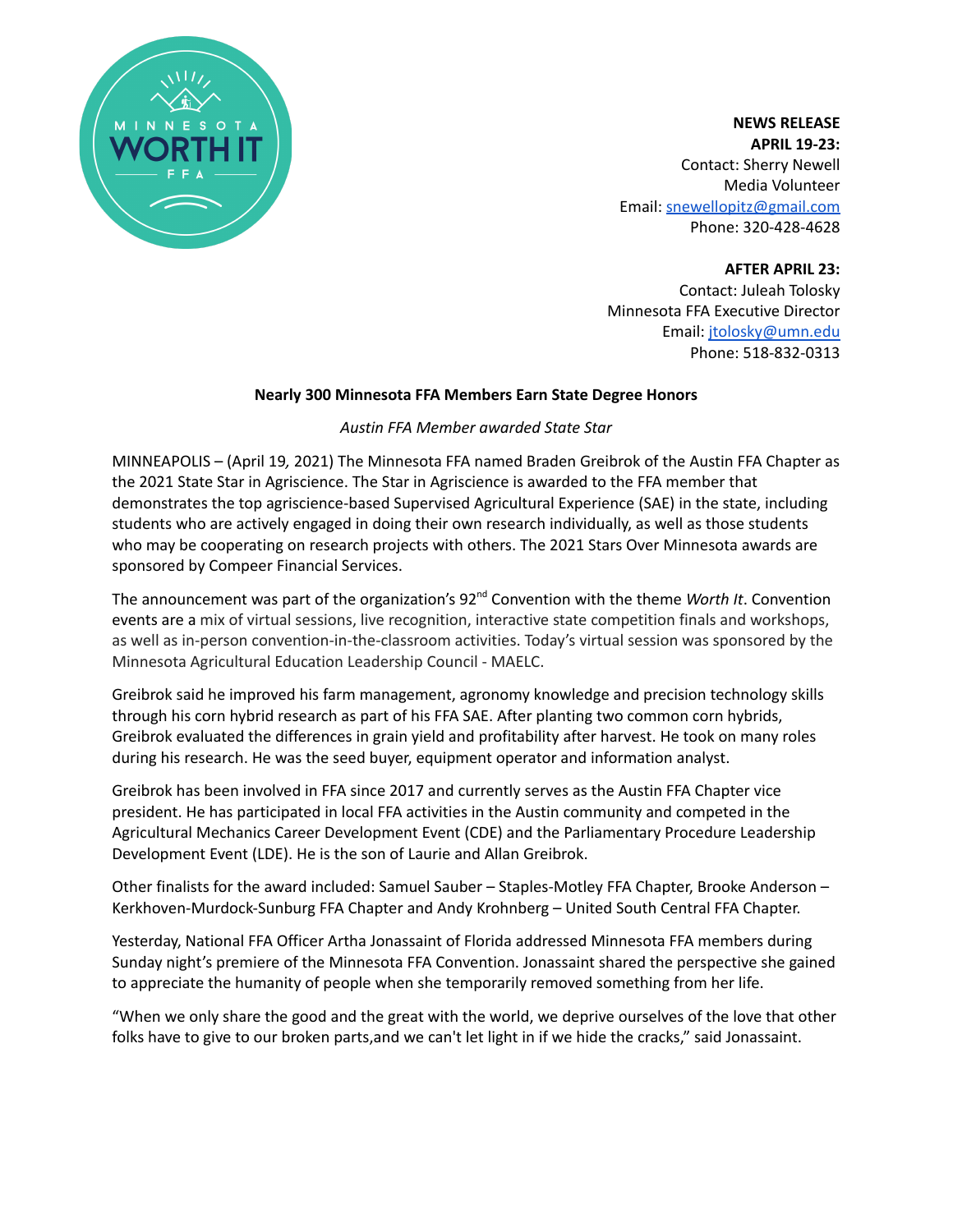In her retiring address, "The Uffda Zone," Elaina Knott, state treasurer, of the Thief River Falls FFA Chapter encouraged members to reclaim the phrase we use to express frustration, disappointment or embarrassment.

"The next time we find ourselves in the 'uffda zone', own its potential and embrace every moment that makes us who we are going to be," Knott said.

Two-hundred and sixty-four agricultural education students from across the state were awarded the State FFA Degree during the first day of the convention. The State FFA Degree is given to the top members of a State FFA Association, and nearly 2% of Minnesota FFA members earned this degree. This degree demonstrates the student has put an exceptional amount of time into their SAE, local chapter and community.

To be eligible, members must earn and invest at least \$2,000 into their SAE. Candidates must complete a minimum of two years of classroom instruction in an agricultural, food and natural resources education program. Members are required to have contributed more than 25 community service hours to their communities and participate in at least 10 FFA activities beyond the chapter level. A complete list of the 264 Minnesota FFA Degree recipients can be found at [mnffa.org/press-releases.](https://www.mnffa.org/press-releases)

The Minnesota FFA State Degree charms are sponsored by Riverview, LLP.

Seven FFA Chapters competed as finalists for the Model of Innovation award. These chapters exhibit qualities in all categories of growing leaders, building communities and strengthening agriculture. This award is one of the many ways FFA members accomplish the FFA mission and succeed in making a difference in their communities and the lives of others.

The top chapter, earning the overall Model of Innovation award, is Chatfield FFA. Category winners are: Academy for Sciences and Agriculture – Strengthening Agriculture, Sleepy Eye – Growing Leaders and Chatfield – Building Communities.

Finalist FFA chapters for Model of Innovation sponsored by the Minnesota FFA Foundation are:

- Redwood Valley FFA;
- Princeton FFA;
- Sleepy Eye FFA;
- Randolph FFA;
- Academy for Sciences and Agriculture FFA; and
- Howard Lake-Waverly-Winsted FFA

Supervised Agriculture Experience state winners in the categories of Animal Systems were recognized for their achievements, along with Agriscience Fair participants in those categories. Animal Systems Proficiency winners included:

- Beef Production Entrepreneurship Hannah Wetzel, Faribault, sponsored by Greg, Karen and Nick Gosen;
- Beef Production Placement Madison Jaster, Medford, sponsored by Hormel Foods;
- Dairy Production Entrepreneurship Aly Dieball, Sibley East, sponsored by Minnesota Select Sires Coop, Inc;
- Dairy Production Placement Gabby Lange, Martin County West, sponsored by Midwest Dairy Association;
- Diversified Livestock Production Karter Jax, Southland, sponsored by the Minnesota Veterinary Medical Foundation;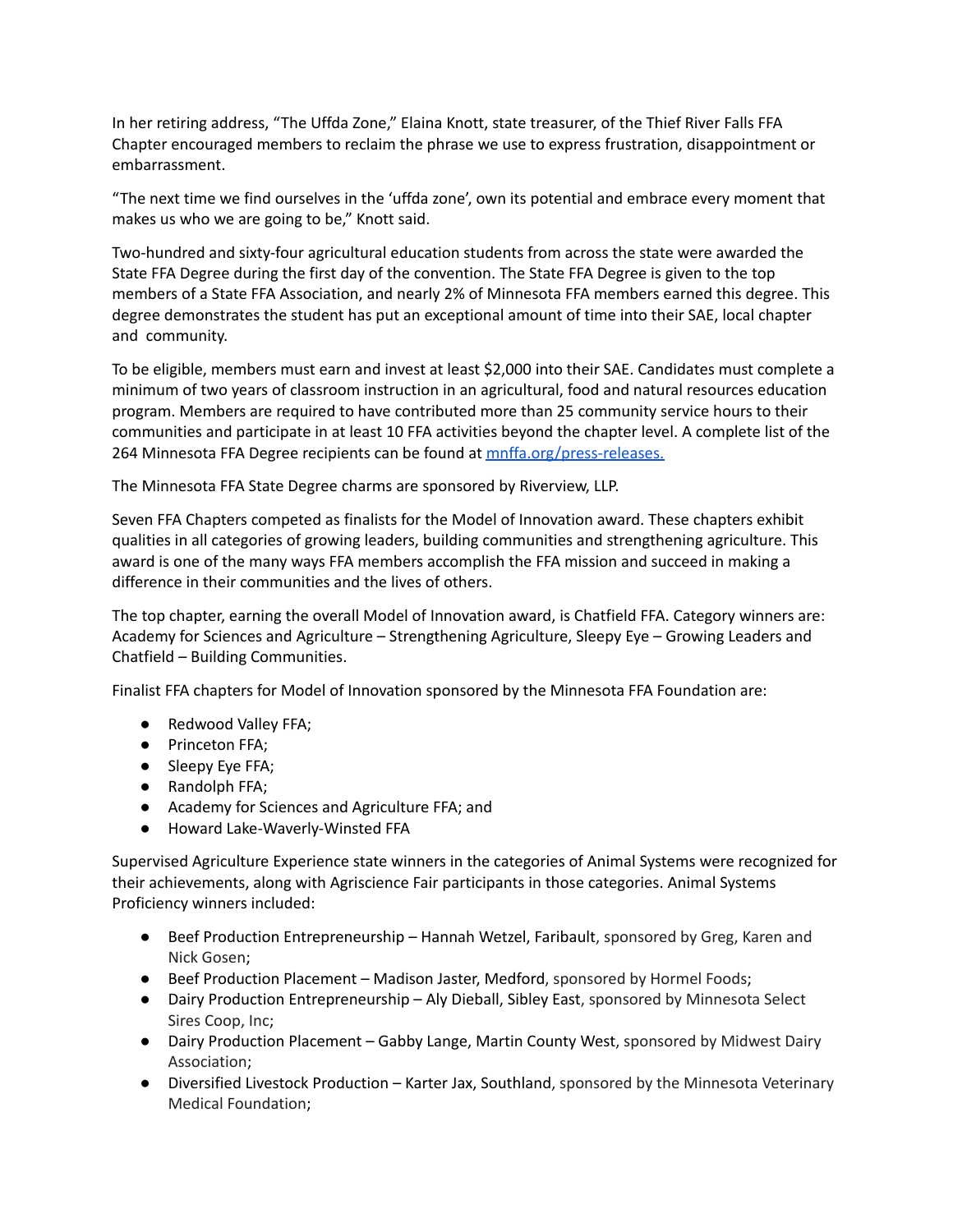- Equine Science Entrepreneurship Josie Schumann, United South Central, sponsored by Zinpro Corporation;
- Equine Science Placement Abby Lesch, Heron Lake-Okabena, sponsored by the Minnesota FFA Foundation;
- Goat Production Lynn Larson, Medford, sponsored by the Minnesota Veterinary Medical Foundation;
- Poultry Production Meredith Taylor, Randolph, sponsored by the Minnesota Turkey Council;
- Sheep Production Catie Erickson, Fertile-Beltrami, sponsored by James E. and Nancy L. Youngs Proficiency Fund;
- Small Animal Production and Care Samuel Sauber, Staples-Motley, sponsored by the Minnesota Veterinary Medical Foundation;
- Specialty Animal Production Isaac Beck, Hayfield, sponsored by Ralco;
- Swine Production Entrepreneurship Garrett Johnson, Byron, sponsored by Christensen Farms;
- Swine Production Placement Adrienne Lipinski, Eden Valley-Watkins, sponsored by Christensen Farms; and
- Veterinary Science Wyatt Halverson; Thief River Falls, sponsored by the Minnesota Veterinary Medical Foundation

Agriscience Fair Gold awards for Animal Systems were given to: Klara Kett, Isle; Miriana Eiden, Buffalo; Camryn Ferris, Staples-Motley; Xavier Satre, Academy for Sciences and Agriculture; and Colton Converse, Staples-Motley.

FFA Chapters in schools across Minnesota participated in convention activities today, such as sharing photos and videos of chapters in action, recognizing *"Worth It"* celebrations to carry out the day's theme, *The Struggle is Worth It.*

Workshops offered online included Review, Reflect, Renew: Seizing challenges as a tool for a brighter future, and Joys and Discomforts: Careers in agriculture are worth the struggle. The online Blue Room provided students with presentations surrounding 21<sup>st</sup> century challenges in agriculture, food and natural resources.

Throughout the convention, content is available on the [Minnesota](https://www.mnffa.org/) FFA website, the [Minnesota](https://www.youtube.com/user/minnesotaffa) FFA [YouTube](https://www.youtube.com/user/minnesotaffa) Channel, on the organization's **Facebook**, [Twitter](https://twitter.com/MNFFA) and [Instagram](https://www.instagram.com/mnffa/) pages and on the Convention app (https://crowd.cc/mnffa2021 or by download from <https://crowd.cc/s/3ZLxW>).

The State FFA Convention is offered in partnership by the Minnesota FFA Association, the Minnesota FFA Foundation and the Minnesota FFA Alumni.

###

**Note:** *For many awards and events, photos can be obtained by emailing [snewellopitz@gmail.com](mailto:snewellopitz@gmail.com) during convention week, and [jtolosky@umn.edu](mailto:jtolosky@umn.edu) beginning April 26. Photos of Proficiency winners can be viewed at https://www.instagram.com/mnffa/.*

# **About Minnesota FFA**

FFA is a national organization developing students' potential for premier leadership, personal growth and career success through agricultural education with more than 700,000 members in all 50 states, Puerto Rico and the U.S. Virgin Islands. The Minnesota FFA Association represents nearly 12,500 members and nearly 200 high school chapters across the state. Agricultural education engages students through hands-on learning in the classroom, work-based learning opportunities known as Supervised Agricultural Experience (SAE) projects and FFA activities.